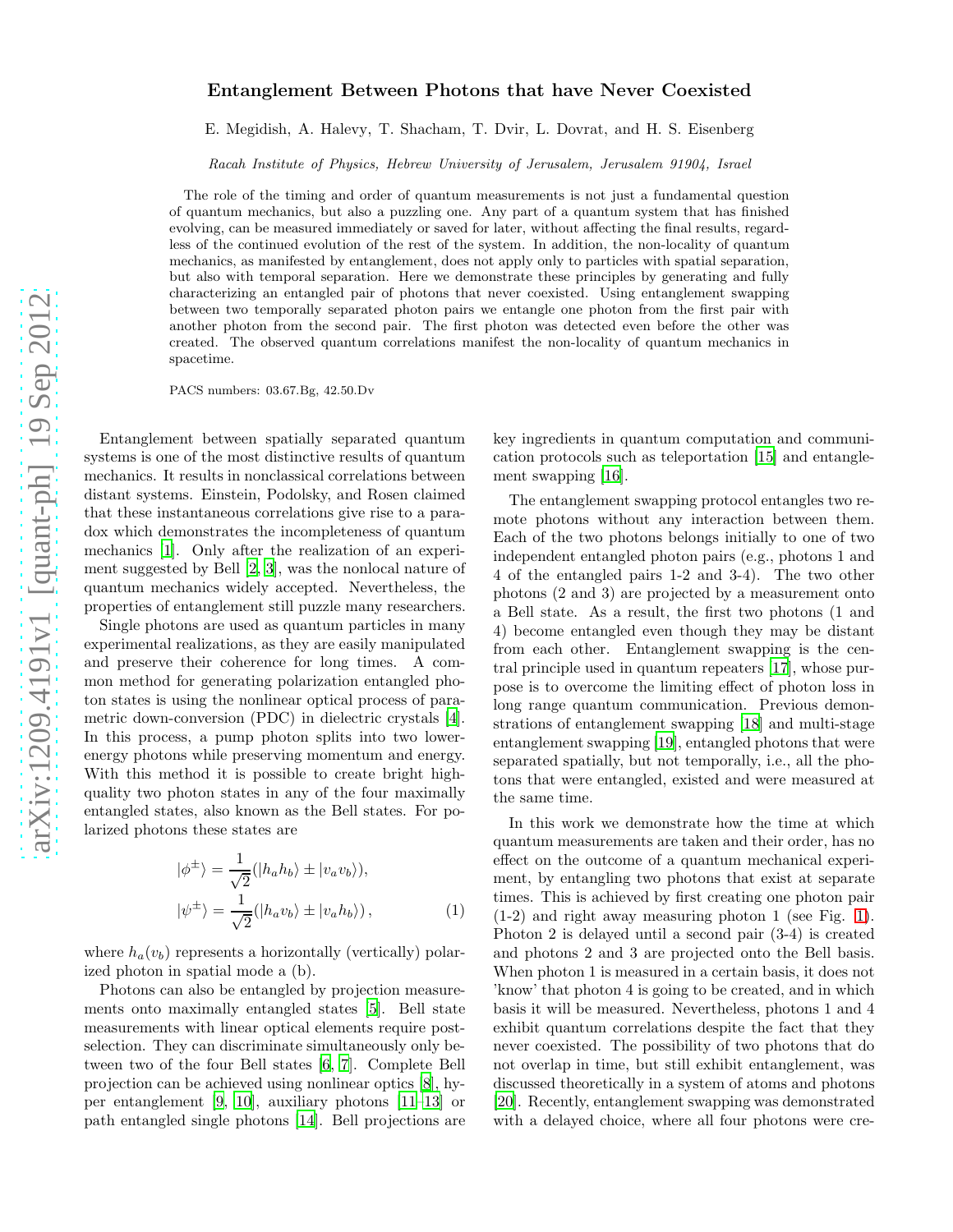

<span id="page-1-0"></span>FIG. 1. (color online). Time line diagram. (I) birth of photons 1 and 2. (II) detection of photon 1. (III) birth of photons 3 and 4. (IV) Bell projection of photons 2 and 3. (V) detection of photon 4.

ated simultaneously, but photons 1 and 4 were measured before a choice had been made whether to entangle them or not [\[21,](#page-3-19) [22\]](#page-3-20).

The scenario of time and space separation we create should be compared to the standard two particle entangled state, where the particles are only spatially separated. In the standard entanglement case, the measurement of any one of the particles instantaneously changes the physical description of the other. This result was described by Einstein as "spooky action at a distance". In the scenario we present here, measuring the last photon affects the physical description of the first photon in the past, before it has even been measured. Thus, the "spooky action" is steering the system's past. Another point of view that one can take is that the measurement of the first photon is immediately steering the future physical description of the last photon. In this case, the action is on the future of a part of the system that has not yet been created.

In order to generate consecutive photon pairs at well defined times, a pulsed laser is used to pump a single PDC polarization entangled photon source [\[4](#page-3-3)]. It is a probabilistic source, and thus there is a probability that two pairs will be created, each pair from one of two consecutive pulses, separated by the laser period time  $\tau$ . The four-photon state is

$$
|\psi^{-}\rangle_{a,b}^{0,0} \otimes |\psi^{-}\rangle_{a,b}^{\tau,\tau} =
$$
  

$$
\frac{1}{2}(|h_{a}^{0}v_{b}^{0}\rangle - |v_{a}^{0}h_{b}^{0}\rangle) \otimes (|h_{a}^{\tau}v_{b}^{\tau}\rangle - |v_{a}^{\tau}h_{b}^{\tau}\rangle), \qquad (2)
$$

where the subscripts are the spatial mode labels and the superscripts are the time labels of the photons. In order to project the second photon of the first pair and the first photon of the second pair onto a Bell state, the former is delayed by  $\tau$  in a delay line. The same delay is also applied to the second photon of the second pair and the



<span id="page-1-1"></span>FIG. 2. (color online). The experimental setup (see text for details).

resulting state can be reordered and written as

$$
|\psi^{-}\rangle_{a,b}^{0,\tau} \otimes |\psi^{-}\rangle_{a,b}^{\tau,2\tau} = \frac{1}{2} (|\psi^{+}\rangle_{a,b}^{0,2\tau} |\psi^{+}\rangle_{a,b}^{\tau,\tau} - |\psi^{-}\rangle_{a,b}^{0,2\tau} |\psi^{-}\rangle_{a,b}^{\tau,\tau} - |\phi^{+}\rangle_{a,b}^{0,2\tau} |\phi^{+}\rangle_{a,b}^{\tau,\tau} + |\phi^{-}\rangle_{a,b}^{0,2\tau} |\phi^{-}\rangle_{a,b}^{\tau,\tau}).
$$
 (3)

When the two photons of time  $\tau$  (photons 2 and 3) are projected onto any Bell state, the first and last photons (1 and 4) collapse also into the same state and entanglement is swapped. The first and last photons, that did not share between them any correlations, become entangled.

According to this description, the timing of each photon is merely an additional label to discriminate between the different photons, and the time in which each photon is measured has no effect on the final outcome. The first photon from the first pair (photon 1) is measured even before the second pair is created (see Fig. [1\)](#page-1-0). After the creation of the second pair, the Bell projection occurs and only after another delay period is the last photon from the second pair (photon 4) detected. Entanglement swapping creates correlations between the first and last photons non-locally not only in space, but also in time. Quantum correlations are only observed a posteriori, after the measurement of all photons is completed.

We realized this scenario with the experimental setup presented in Fig. [2](#page-1-1) [\[23\]](#page-3-21). Polarization entangled photon pairs are created by non-collinear type-II PDC [\[4\]](#page-3-3). A pulsed Ti:Sapphire laser source with a 76 MHz repetition rate is frequency doubled to a wavelength of 390 nm and an average power of 400 mW. The laser beam is corrected for astigmatism and focused on a 2 mm thick  $\beta$ -BaB<sub>2</sub>O<sub>4</sub> (BBO) crystal. Half wave plates (HWP) and compensating crystals (CC) correct for temporal walk-offs. Tilting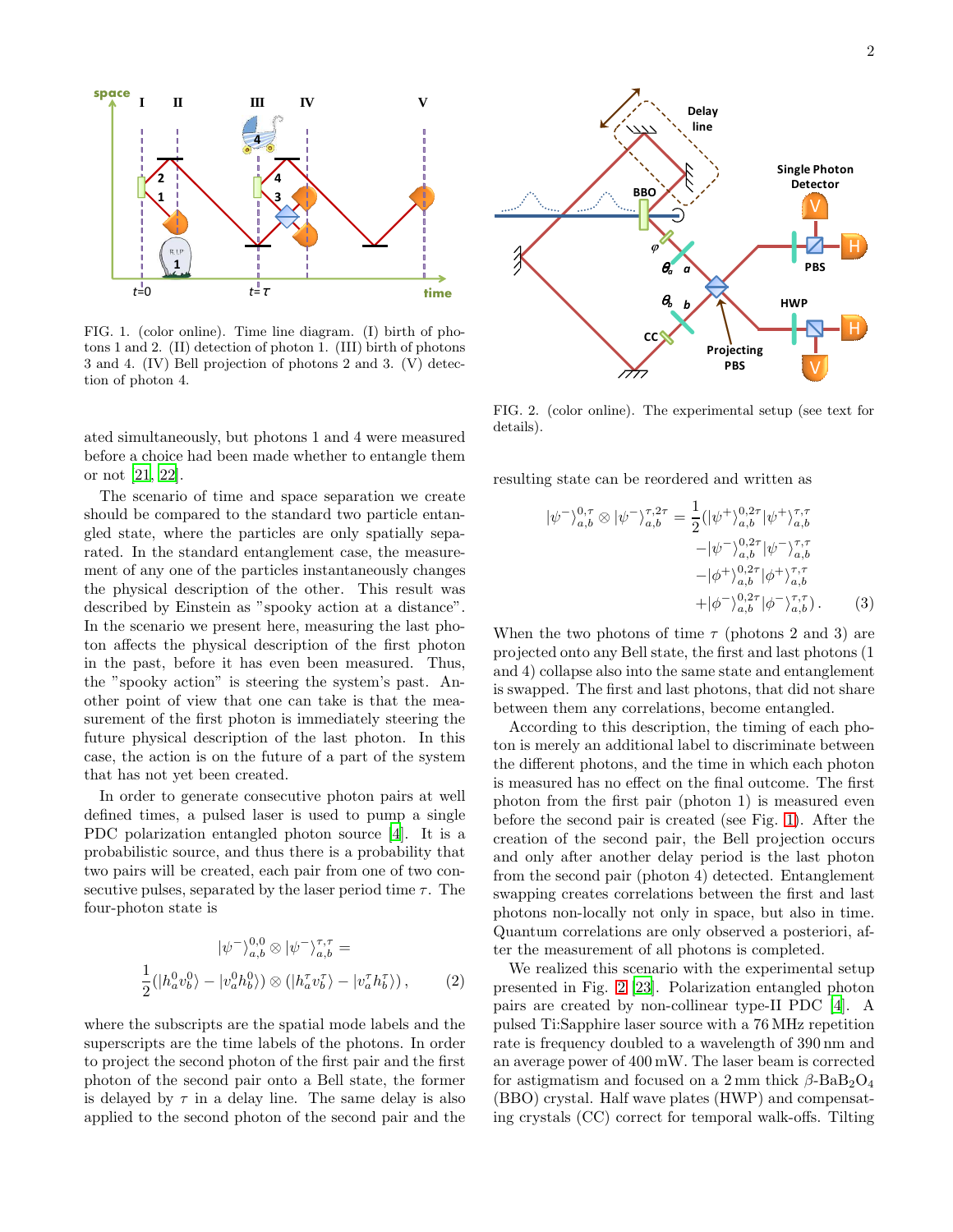of the compensating crystal in path  $a$  is used to control the phase  $\varphi$  of the state, e.g., for  $\varphi = \pi$  the resulting state is  $|\psi^-\rangle$  [\[4\]](#page-3-3). The 780 nm wavelength down-converted photons are spatially filtered by coupling them into and out of single-mode fibers, and spectrally filtered by using 3 nm wide bandpass filters (not shown).

One photon from the first pair is delayed until another pump pulse arrives at the generating crystal by a 31.6 m (105 ns) free-space delay line. The delay is built from high reflecting dielectric mirrors, with an overall transmittance higher than 90% after 10 reflections. Less than 10% of the signal is sampled into a single mode fiber as a feedback signal that is used to stabilize the delayed beam's spatial properties, by tilting a piezo-mounted mirror in the middle of the delay line. We chose the delay length to be the time between eight consecutive laser pulses, in order not to lose signal due to the dead-time of the singlephoton detectors (Perkin Elmer SPCM-AQ4C), and to provide enough time for the measurement of the first photon before the second pair is created. The delayed photon of the first pair and the non-delayed photon of the second pair are projected onto a Bell state by combining them at the projecting polarizing beam-splitter (PBS) (see Fig. [2\)](#page-1-1) [\[5](#page-3-4)]. We post-select the cases where each photon exits this PBS at a different port. We ensure that the photons are indistinguishable, i.e., no information is available as to whether both were transmitted or both were reflected. After passing through the PBS, the photons are rotated by HWPs to the  $|p/m\rangle = \frac{1}{\sqrt{2}}$  $\frac{1}{2}(|h\rangle \pm |v\rangle)$  polarization basis. For reasons of complementarity, we also define the circular polarization basis  $|r\rangle = \frac{1}{\sqrt{n}}$  $\frac{1}{2}(|h\rangle + i|v\rangle)$  and  $|l\rangle = \frac{1}{\sqrt{2}}$  $\frac{1}{2}(i|h\rangle + |v\rangle)$ . When the polarizations of the middle photons are correlated (hh or vv) they are projected onto a  $|\phi^{+}\rangle^{\tau,\tau}_{a,b}$  state. When they are anti-correlated (*hv* or  $vh$  ) they are projected onto a  $|\phi^{-}\rangle^{\tau,\tau}_{a,b}$  state.

In order to fully characterize the first and last photons' state, a quantum state tomography (QST) procedure is required [\[24\]](#page-3-22). Generally, such a procedure involves independent polarization rotations of each of the photons involved. The photons that we are interested in characterizing (1 and 4) are measured by the projecting PBS. Before this PBS, they share the same paths with the other two photons that entangle them (2 and 3). Thus, arbitrary rotations of HWP angles  $\theta_a$  and  $\theta_b$  will also affect the required entangling projection and the whole projected state. It would appear that fast polarization rotators are required to selectively rotate some photons and not others before the projecting PBS. We have found a way to circumvent this by relying on the entangled nonlocal nature of the initial photon pairs.

The polarization of a single photon that belongs to an entangled pair is undefined (completely mixed) until the polarization of the other photon is measured. Furthermore, the polarization of each of the photons depends on the specific basis in which the polarization of the other

<span id="page-2-0"></span>TABLE I. The values of the three angles and their corresponding projection measurements that were used for a complete QST of the first and last photons. The first 5 settings generate projections onto orthogonal states. The other four project onto elliptical polarizations, where  $|e_{xy}\rangle = \alpha(|x\rangle + |y\rangle)$  and  $\alpha$ is the normalization factor.

|    | $\theta_a$                        | $\varphi$    | $\theta_b$                                   | Polarization states                              |
|----|-----------------------------------|--------------|----------------------------------------------|--------------------------------------------------|
| 1. | 0                                 | 0            | 0                                            | $ hh\rangle,  hv\rangle,  vh\rangle,  vv\rangle$ |
|    | $2\;\;22.5^{\circ}$               | $\theta$     | $\Omega$                                     | $ pp\rangle,  mm\rangle,  mp\rangle$             |
|    | 3 $22.5^{\circ}$                  | $90^{\circ}$ | $\Omega$                                     | $ pl\rangle,  ml\rangle$                         |
|    |                                   |              | $4\ 22.5^{\circ}\ 90^{\circ}\ -22.5^{\circ}$ | $ ll\rangle,  lr\rangle$                         |
|    | $\overline{0}$<br>5               |              | $90^{\circ}$ $22.5^{\circ}$                  | $\ket{rm}$                                       |
| 6. | $\Omega$                          |              | $90^{\circ}$ 11.25°                          | $ e_{hr}e_{hm}\rangle$                           |
|    | $7.11.25^{\circ}$ 90 <sup>°</sup> |              | 0                                            | $ e_{hm}e_{hl}\rangle$                           |
|    | $8\;11.25^{\circ}\;90^{\circ}$    |              | $45^{\circ}$                                 | $ e_{vv}e_{vl}\rangle$                           |
| 9  | $45^{\circ}$                      |              | $90^{\circ}$ 11.25°                          | $ e_{vr}e_{vp}\rangle$                           |

photon is measured. As the projection of the two middle photons is always on the  $h/v$  basis, their rotation is manifested as a nonlocal rotation of the first and last photons. Thus, the polarization of the first photon is affected both locally by the phase  $\varphi$  and the HWP angle  $\theta_a$  and non-locally by the HWP angle  $\theta_b$ . Similarly, the polarization of the last photon is affected locally by the HWP angle  $\theta_b$  and non-locally by the phase  $\varphi$  and the HWP angle  $\theta_a$ . The overall operations on these photons are

$$
\hat{M}_1(\theta_a, \varphi, \theta_b) = \hat{R}(\theta_a) \begin{bmatrix} 1 & 0 \\ 0 & e^{i\varphi} \end{bmatrix} \sigma_x \hat{R}(\theta_b) \sigma_x , \qquad (4)
$$

$$
\hat{M}_4(\theta_a, \varphi, \theta_b) = \hat{R}(\theta_b) \sigma_x \begin{bmatrix} 1 & 0 \\ 0 & e^{i\varphi} \end{bmatrix} \hat{R}(\theta_a) \sigma_x . \tag{5}
$$

where  $\hat{R}(\theta)$  is a HWP rotation, and the  $\sigma_x$  operation is a pauli rotation due to the anti-correlation in the initial  $|\psi\rangle$  state. Even though the two rotations are not independent, it is possible to rotate the first and last photons differently. Nevertheless, not any arbitrary rotation is possible due to the rotations dependence. We have found 9 angle settings that enable the projection onto 16 independent states and a complete QST of the first and last photons (see Table [I\)](#page-2-0).

The density matrix of the first and last photons was constructed, conditioned on the outcome of the projection of the two photons of time  $\tau$ . If the projected photons were measured in the  $|\phi^{+}\rangle^{\tau,\tau}_{a,b}$  state, the first and last photons were entangled in the  $|\phi^+\rangle^{0,2\tau}_{a,b}$  state (see Fig. [3a](#page-3-23)). Alternatively, if the projected photons were measured in the  $|\phi^{-}\rangle^{\tau,\tau}_{a,b}$  state, the first and last photons were entangled in the  $|\phi^{-}\rangle_{a,b}^{0,2\tau}$  state (see Fig. [3b](#page-3-23)). The fidelity between the measured and the theoretical density matrices is  $(77 \pm 1)\%$ . Errors were calculated using